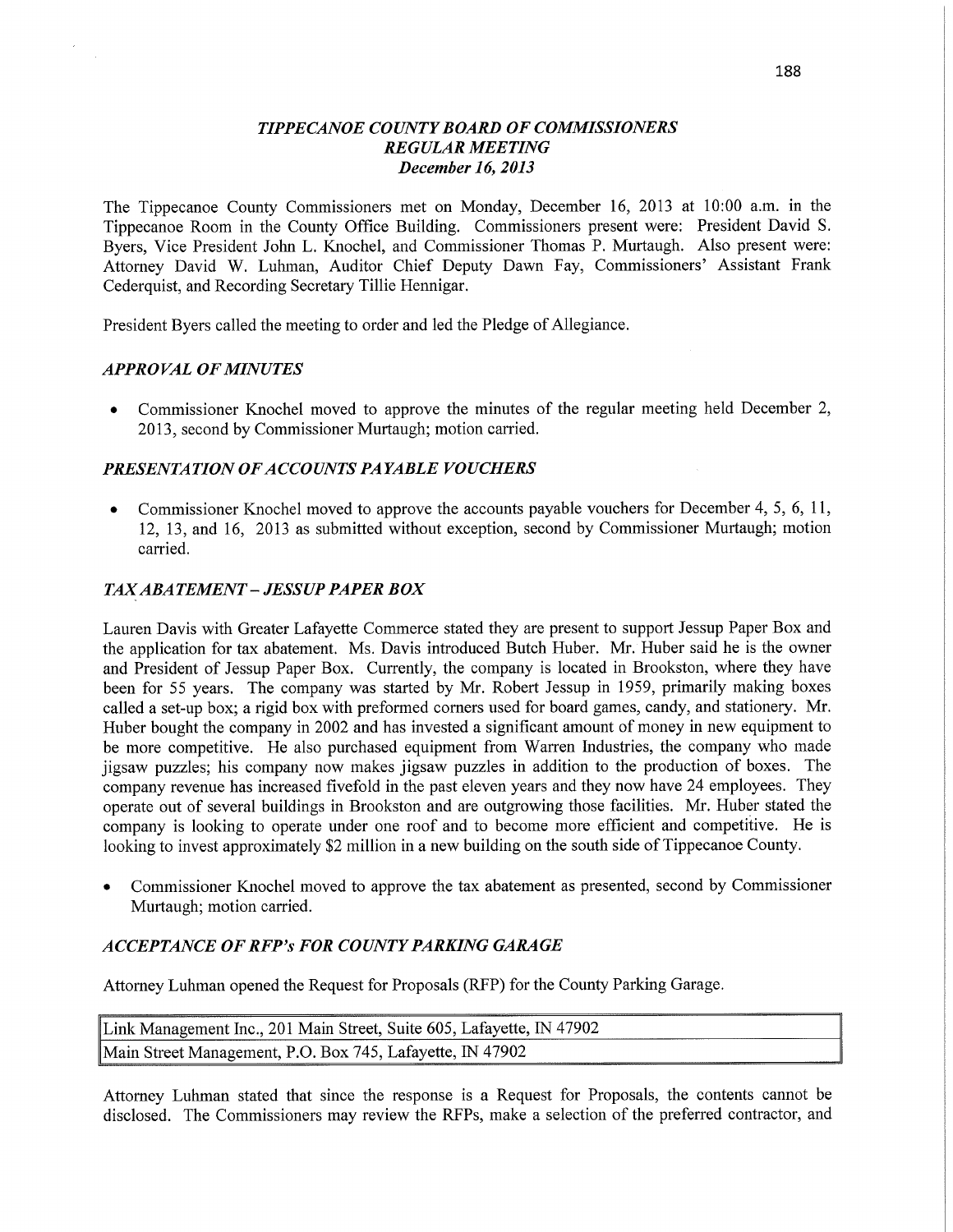negotiate offers. Once the contract is entered into; the proposals can be made public. Attorney Luhman recommended the proposals be taken **under** advisement.

Commissioner Murtaugh thanked the bidders that submitted bids and said interviews will be held within the next week to two week period. **Also,** the agenda includes an addendum to the current **Dennison**  parking garage contract to extend their contract an additional 30 days (to the end of January); allowing more time for transition.

**0** Commissioner Knochel moved to take the proposals under advisement, second by Commissioner Murtaugh; motion carried.

### *SUPERIOR COURT 3* **—** *Judge Faith Graham*  **Professional Service Agreement**

Judge Graham requested approval of the Professional Service Agreement for Dr; Ascough to **complete**  psychological evaluations for Superior **Court** 3. Council approved the budget line item.

**0** Commissioner Knochel moved to approve the agreement as presented, second by Commissioner Murtaugh; motion carried.

# *HIGH* WA *Y — Opal Kuhl*  **Awarding** of **Bids— Rental** of **Equipment**

Highway Director Kuhl **recommended** acceptance of the bid **from** Kieth-Riley and **also** Milestone Contractors for the rental of equipment in 2014. Both companies are used during the year when there is an emergency, such as <sup>a</sup>log **jam,** and larger equipment is needed. Acceptance of both is necessary for access to specialized equipment.

**0** Commissioner Knochel moved to approve the rental of equipment bids as presented, second by **Commissioner** Murtaugh; motion carried.

# **Awarding** of Bid *-* **Gasoline,** and Diesel **Fuel**

Director Kuhl recommended acceptance of the bid from Ceres Solutions for gasoline and diesel fuel for **2014. Ceres** Solutions is the only bid received for gasoline and fuel this year. Currently, the prices in the bid are approximately \$.20 lower for gasoline and diesel.

**0** Commissioner Knochel moved to approve the Ceres Solutions bid as presented, second by Commissioner Murtaugh; motion carried.

### *GRANTS — Laurie Wilson*

**Grant** Facilitator Wilson requested permission to accept a grant for **TEMA** in the amount of \$5,179.77 from the Indiana Department of Homeland Security. The grant will be used for equipment tracking software and Emergency Operation Center (EOC) equipment.

**0** Commissioner Knochel **moved** to approve permission to accept the grant as presented, second by Commissioner Murtaugh; motion **carried.** '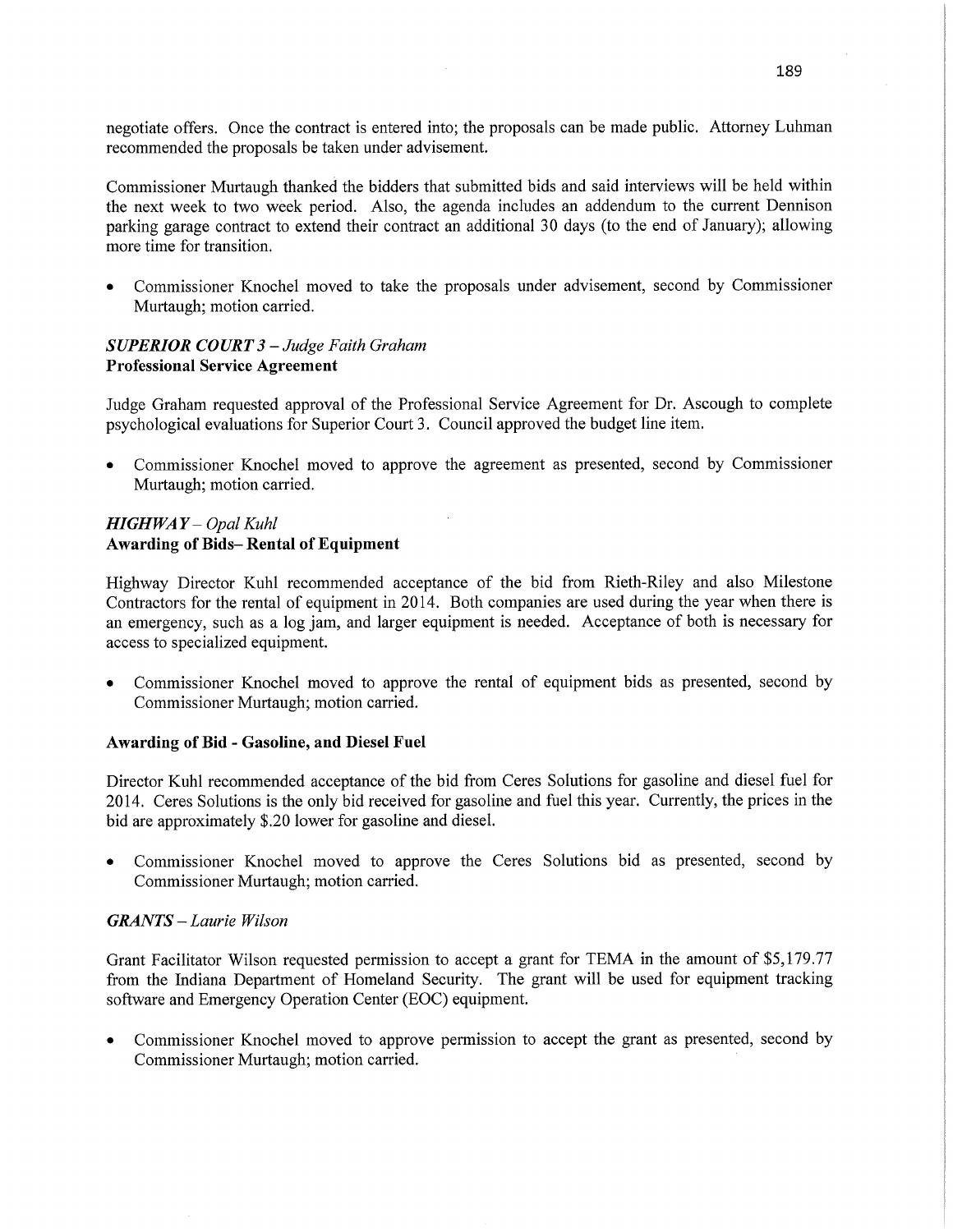Grant Facilitator Wilson requested permission to apply for a grant for Youth Services in the amount of \$30,000 from the **Indiana** Department of **Corrections** for JDAI Coordination. \$15,000 will be used for a Data Coordinator and \$15,000 will be for a Disproportionate Minority Contact Assistant.

**0** Commissioner Knochel moved to approve permission to apply as presented, second by Commissioner Murtaugh; motion carried.

Grant Facilitator Wilson requested permission to apply for a grant for Youth Services in the amount of \$3 8,131.60 from the Indiana Department of Corrections for Alternatives to Detention. \$25,000 will be used for training for law enforcement; \$1,931.60 for thumb drives and lunches for training; and \$11,200 for drug screening.

**0** Commissioner Knochel moved to approve permission to apply as presented, second by Commissioner Murtaugh; motion **carried.** 

Grant Facilitator **Wilson** requested **permission** to apply for **a** grant for TEMA in the amount of up to \$15,000 from the Indiana Department of **Homeland** Security for HAZ MAT personal production equipment.

**0** Commissioner Knochel moved to approve permission to apply as presented, second by Commissioner Murtaugh; **motion** carried.

Grant Facilitator Wilson requested permission to apply for a grant for the Sheriff's Department in the amount of \$4,000 from SAA Foundation for the Project Lifesaver **program.** The **grant** will pay for ten people to be on the program for one year, providing a tracking bracelet for those **having** Alzheimer's or cognitive disabilities.

**0** Commissioner Knochel moved to approve permission to apply as presented, second by Commissioner Murtaugh; motion carried.

# *CARY HOME* **—** *Rebecca Humphrey*  **Contract with Clarian** for **Pediatric Services**

Cary Home Director Humphrey said she has four contracts for 2014; all have been approved by Attorney Luhman's **office.** The **contract** with Clarian is for ongoing Pediatric Services. The **change** is minor to change the wording **from** Amett to Clarian.

**0** Commissioner Knochel moved to approve the contract as presented, second by Commissioner Murtaugh; motion carried.

### **Contract** for **Quality Assurance Coordinator**

Director Humphrey said the contract was previously called Community Engagement Coordinator; **<sup>a</sup>** contract for Karah Rawlings. It also takes the place of the Evidence Based Practices position which is paid for through a Community Corrections grant. The contract insures meeting State regulations by Ms. Rawlings performing *Observational Coding* with Cary Home staff on a monthly basis. Ms. Rawlings is also the liaison for the Relias web-based **training.** 

**0** Commissioner Knochel moved to approve the contract as presented, second by Commissioner Murtaugh; **motion** carried.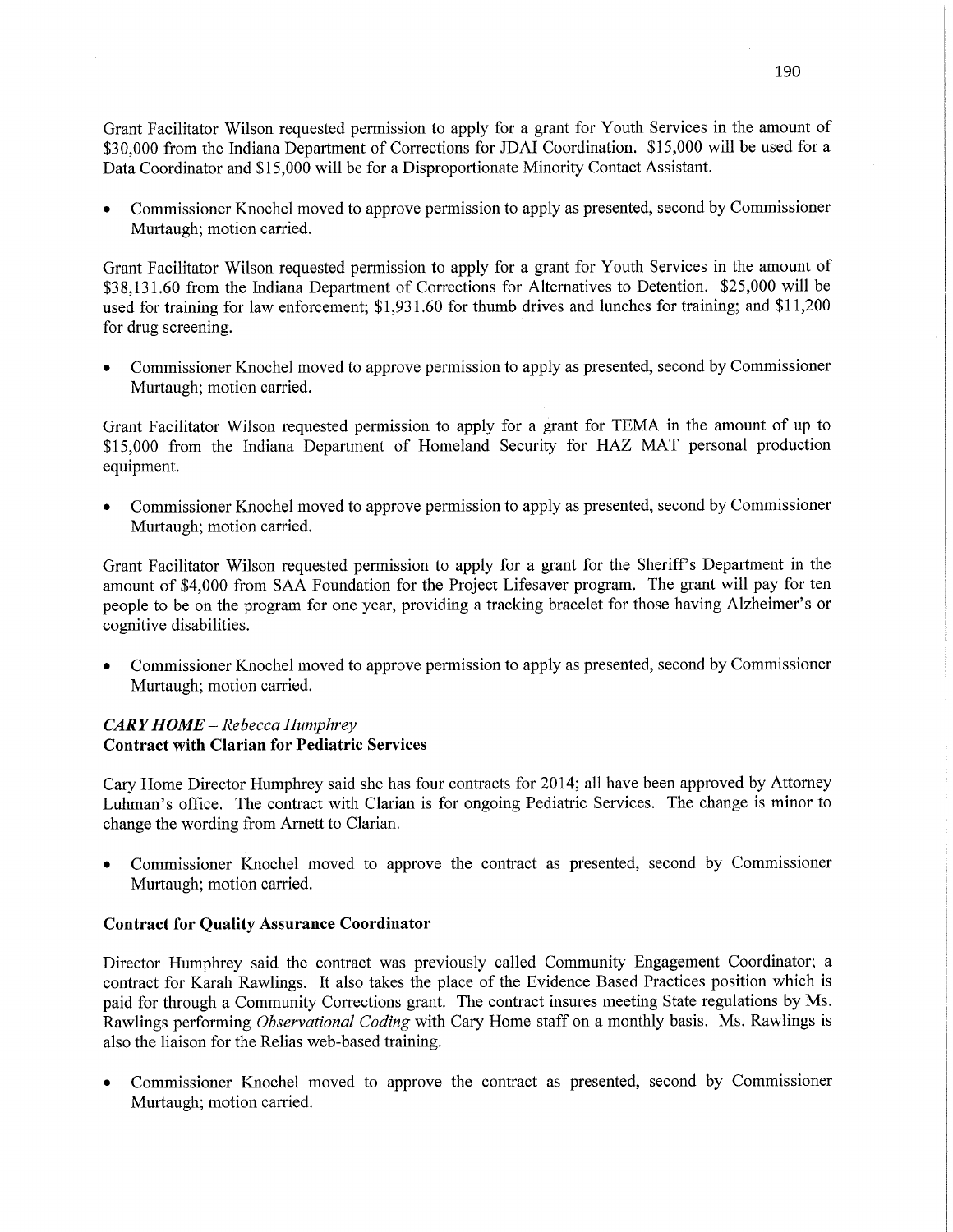### **Contract** with **Lafayette** School **Corporation**

Director Humphrey said the contract with Lafayette School Corporation is a sub-recipient agreement for <sup>a</sup> grant. Through the Criminal Justice Institute, funds are given to Lafayette School Corporation for a tutor mentor program. The contract is funded through March 31, 2014; however, it is anticipated **that** funds will not be extended so the contract has been extended through December 31, 2014. It is a continuation contract.

**0** Commissioner Knochel moved to approve the contract as presented, second by Commissioner Murtaugh; motion carried.

# **Contract with Electronic System Group** for **Annual** Inspections

Director Humphrey said the contract for Electronic System Group is for annual inspections of the surveillance camera and the fire alarm and detection system in the girl's unit at Cary Home. The required addendum has been signed electronically.

**0** Commissioner Knochel moved to approve the contract as presented, second by Commissioner Murtaugh; motion carried.

### **2014** Admission Application

Director Humphrey presented the admission application for Cary Home residential with a few changes including the addition of *emergency shelter care,* entries reflecting cultural awareness, and a new line indicating who signs the youth out upon discharge.

**0** Commissioner Knochel moved to approve the Admission Application as presented, second by Commissioner Murtaugh; motion carried.

# *AREA PLAN COMMISSION* — *Sallie F ahey*  **Ordinance 2013-46-CM – Amending Fee Schedule –**  $2^{nd}$  **Reading**

**0** Commissioner Knochel moved to hear Ordinance 2013-46-CM, second by Commissioner Murtaugh.

Area Plan Commission Director Fahéy said this is the second reading of the Ordinance to add the adopted fee schedule to the County Code.

President Byers invited public comment in favor of or opposed to the Ordinance. There were none.

Auditor Chief Deputy Fay recorded the vote.

| Byers    | Aye |
|----------|-----|
| Knochel  | Aye |
| Murtaugh | Aye |

Ordinance 2013-46-CM passed 3—0 on second and final reading.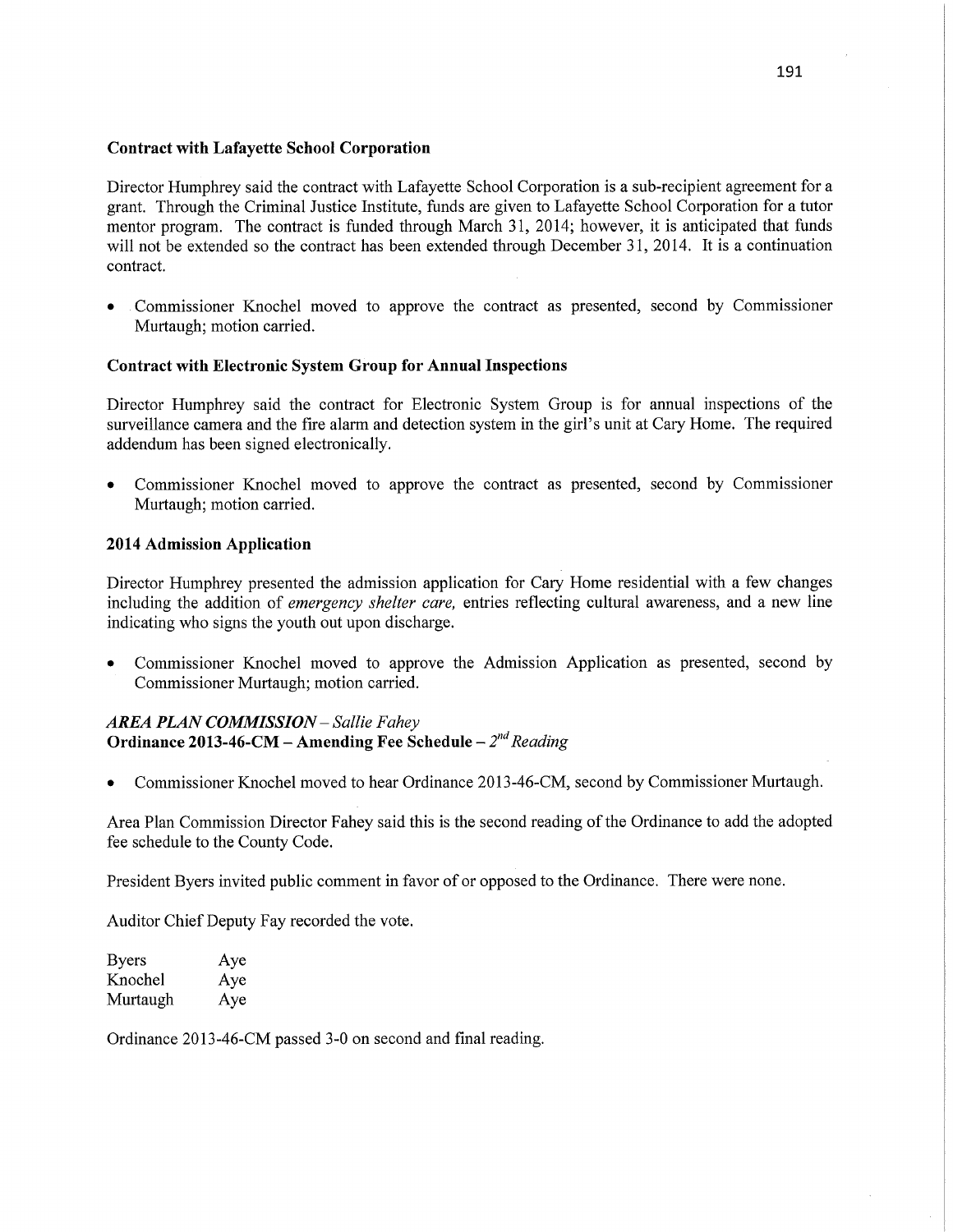#### *FAIRGROUNDS*

**Ordinance 2013—47-CM** -— Amending **Tippecanoe** County **Code - Fairgrounds Fees** and **Charges —** 2<sup>nd</sup> Reading

**0** Commissioner Knochel moved to hear Ordinance 2013-46-CM, second by Commissioner Murtaugh.

Roberta Crabtree from the County-Extension Office said this is the second reading of the Ordinance. The Ordinance will change the fees and charges for buildings and facilities at the Fairgrounds.

President Byers invited public comment in favor of or opposed to the Ordinance. There were none.

Auditor Chief Deputy Fay recorded the vote.

| <b>Byers</b> | Aye |
|--------------|-----|
| Knochel      | Aye |
| Murtaugh     | Aye |

Ordinance 2013-47-CM passed 3-0 on second and final reading.

## *BUILDING COMMISSION —* Ken *Brown*  **Public Hearing: Unsafe Structure: 9028 Yorktown** St, Stockwell

Building Commissioner Brown said at the prior Commissioner's meeting, President Byers inquired about the progress at the Yorktown Street property in Stockwell. The building has been sealed; however, there didn't appear to be progress on the roof construction. The property owner Mr. Wilbur is present to answer questions and receive recommendations. Mr. Wilbur said he continues to work on a house in Lafayette; it should be completed in approximately two more weeks. Once the house in Lafayette is completed, he will work on the "shop" in Stockwell. He has money earmarked for trusses and hopes to have money at tax time to purchase sheet metal. Mr. Wilbur requested an extension until the end of May for completion of repairs. Building Commissioner Brown said the front has been cleaned up and vehicles removed as previously requested.

**0** Commissioner Knochel moved to extend the deadline to May 31, 2014 for completion of repairs of the Stockwell property and continue the hearing on Monday, June 2, 2014, second by Commissioner Murtaugh; motion carried.

# *S* UR VE *Y* 0R **—** *Zach Beasley*  Cell Phone **Allowance Policy**  Clothing **Allowance**

Surveyor Beasley requested approval of the cell phone allowance and clothing allowance for field staff of the Surveyor's office. The cell phone allowance is the same policy as adopted by other departments; \$22.00 per month reimbursement. The clothing allowance request is more than other departments as the field staff needs to purchase coveralls; <sup>a</sup>pair of Carhartt coveralls can cost \$200. Surveyor Beasley is requesting \$250; the clothing allowance for the Highway Department is **\$100.** Those in the Highway Department also get uniforms provided and spend more time in their vehicles during the winter. Commissioner Knochel agreed that the request from Surveyor Beasley is appropriate for what the field staff does and the time they spend outside with surveying equipment. President Byers said he would like to see uniformity and prefer \$200 versus \$250.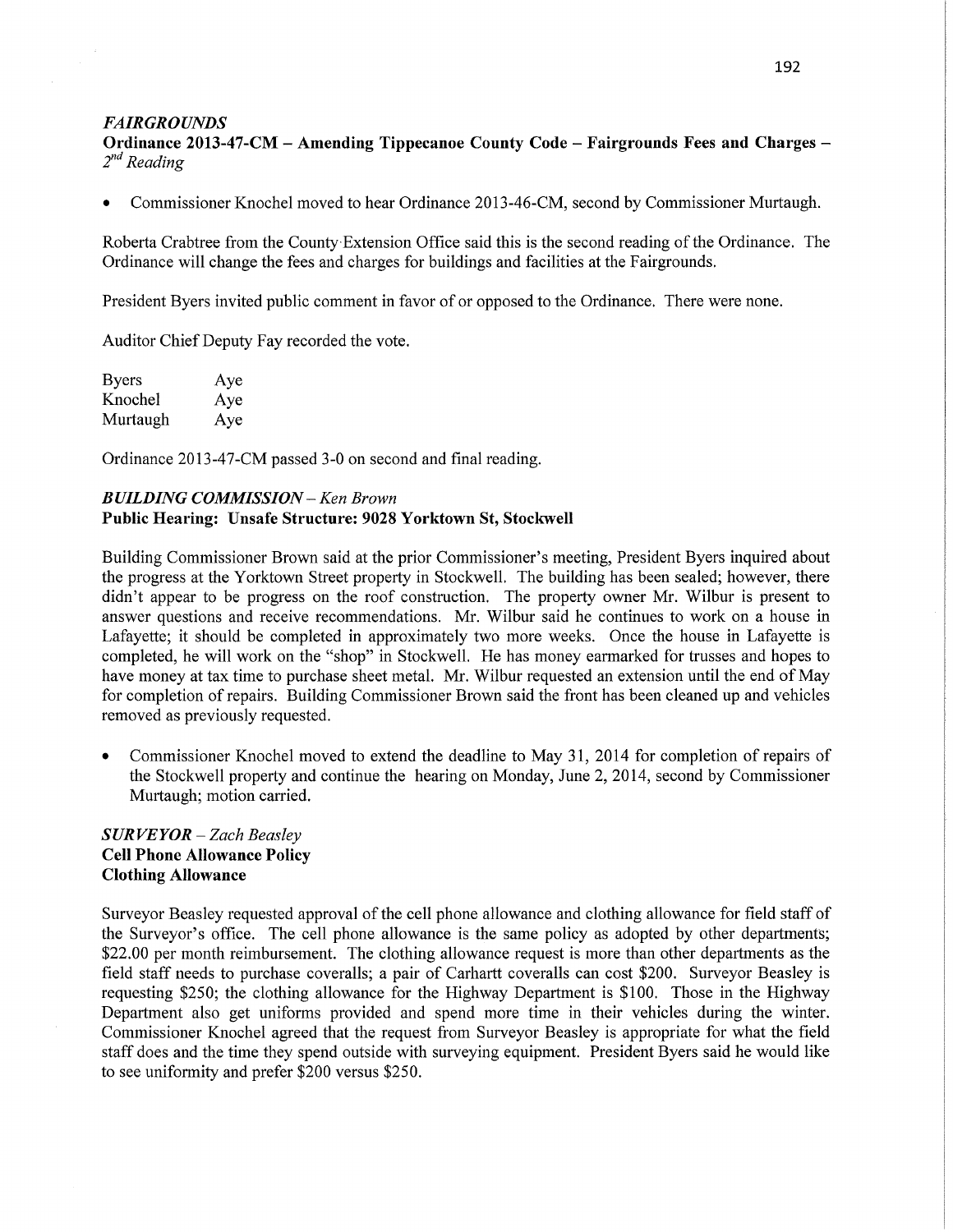• Commissioner Knochel moved to approve the cell phone policy and the clothing allowance at \$250 for the Surveyor's field staff, second by Commissioner Murtaugh. President Byers was opposed; motion carried **2-1.** 

# WIC **—** *Colleen Batt*  **Cell Phone Allowance Policy**

In the absence of WIC Director **Batt,** Commissioner's **Assistant** Cederquist said the request from WIC is for **a** \$30 cell phone reimbursement. President Byers said cell phone reimbursement should be uniform for County employees; other employees receive \$22.

**0** Commissioner Murtaugh moved to approve the cell phone allowance policy for WIC in the amount of \$22 per month, second by Commissioner Knochel; motion carried.

### MI TS —- *Dave Sturgeon*  **Microsoft License Renewal Agreement**

In the absence of C10 Sturgeon, Commissioner Murtaugh presented the Microsofi license renewal agreement that renews every three years, covering the Microsoft operating system and server **licenses.** 

**0** Commissioner Murtaugh moved to approve the Microsoft license renewal agreement, second by Commissioner Knochel; **motion** carried.

# *COURT* SER *WCES* **—** *Cindy Houseman*  **Addendum** to **Lease Agreement**

Court Services Director Houseman presented an addendum to the lease agreement, extending the contract <sup>a</sup>year until June 30, 2015. The current rate is \$4,900 per **month;** it will be lowered to \$4,400 per month from February through June, 2014. The rate from July through December, 2014 will decrease to \$3,900 per month. The **addendum** extension allows time to locate additional office space.

**0** Commissioner Murtaugh moved to approve the addendum to the **lease** agreement for **Court Services**  as presented, second by Commissioner Byers; motion **carried.** 

# *COMMUNITY CORRECTIONS* —— *Dave Heath*  **Addendum** to **Work Release Contract**

Community Corrections Director Heath presented an addendum to the Work Release Contract with the Department of Corrections (DOC). Currently, Community Corrections holds ten State Work Release inmates. The State invited Tippecanoe County to house ten additional inmates; Director Heath accepted five at this time with the option of accepting five additional without returning for another addendum. Director Heath explained that the **State** pays Tippecanoe County \$25 per day to house the inmates who are coming out of prison and into the Work Release program. Community Corrections screen the applicants and decide which ones to accept; if they encounter a problem with the inmate, a phone call returns **them** to the State.

**0** Commissioner Knochel moved to approve the Work Release contract addendum as presented, second by Commissioner Murtaugh; motion carried.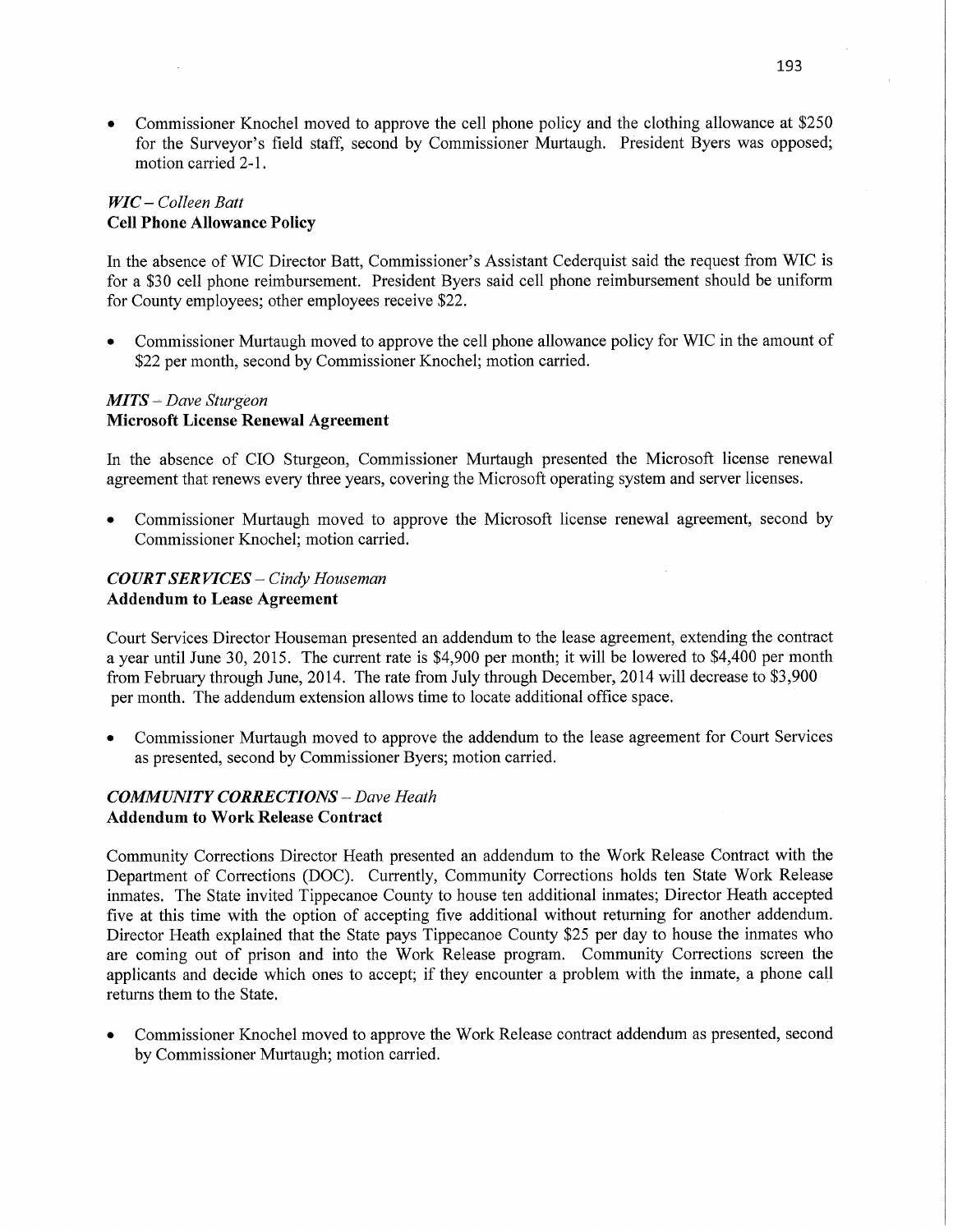### *ADDENDUM T 0 PARKING GARAGE MANA GEMENT A GREEMENT*

Commissioner Murtaugh said he contacted Denison, the current parking garage management company, to see if they would extend their contract for 30 days. The contract is due to expire on December 31, 2013. Denison agreed to do so for an additional \$3,000 for the month of January; however they are willing to pro-rate the amount if a contract is established with another company prior to the end of January. **A**  discussion followed regarding the RFPs for parking garage management. All decisions were postponed until the December 30, 2013 Commissioner's meeting.

# *ANIMAL SHEL TERIN G A GREEMEN T .— F rank Cederquz'st*

Commissioners' Assistant Cederquist presented the Animal Sheltering Agreement with Crystal Creek Boarding Kennel. There are no changes to the contract for 2014; it remains at \$60,000 per year, payable at \$5,000 per month.

**0** Commissioner Knochel moved to approve the agreement with Crystal Creek Kennel as presented, second by Commissioner Murtaugh; motion carried.

# *UNFINISHED/NEW BUSINESS*

President Byers stated the next meeting will be December 30, 2013.

# *REPORTS* ON *FILE*

The following reports will be on file in the Commissioner's office.

Public Library Central Mail and Duplicating Building Commissioner

# *PUBLIC COMMENT*

Paul Wright —— 4523 S County Line Rd, Westpoint **—** Mr. Wright inquired about the amount of the Microsoft agreement. Commissioner Murtaugh stated the agreement amount is \$97,459.03. Mr. Wright questioned if the cell phone and clothing allowance is considered a taxable item to the employee. Chief Deputy Fay said yes, it is taxable to the employee. Mr. Wright stated he appreciates the file he received from the Auditor's office on Saturday. He continued to say the Auditor website includes a *payables* line; however the information is six to eight months old. The taxpayer deserves updated information; more timely information is necessary to be beneficial. He doesn't hold the Auditor's office responsible; however he does hold both the Journal and Courier and **TV18** responsible for not publicizing **that** the website exists. He thanked Dave Heath for utilizing Community Correction inmates to assist with clearing the downtown sidewalks, saying that is an example of saving the taxpayer money.

As there were no additional comments, Commissioner Knochel moved to adjourn.

Meeting adjourned at 10:50 **am.**